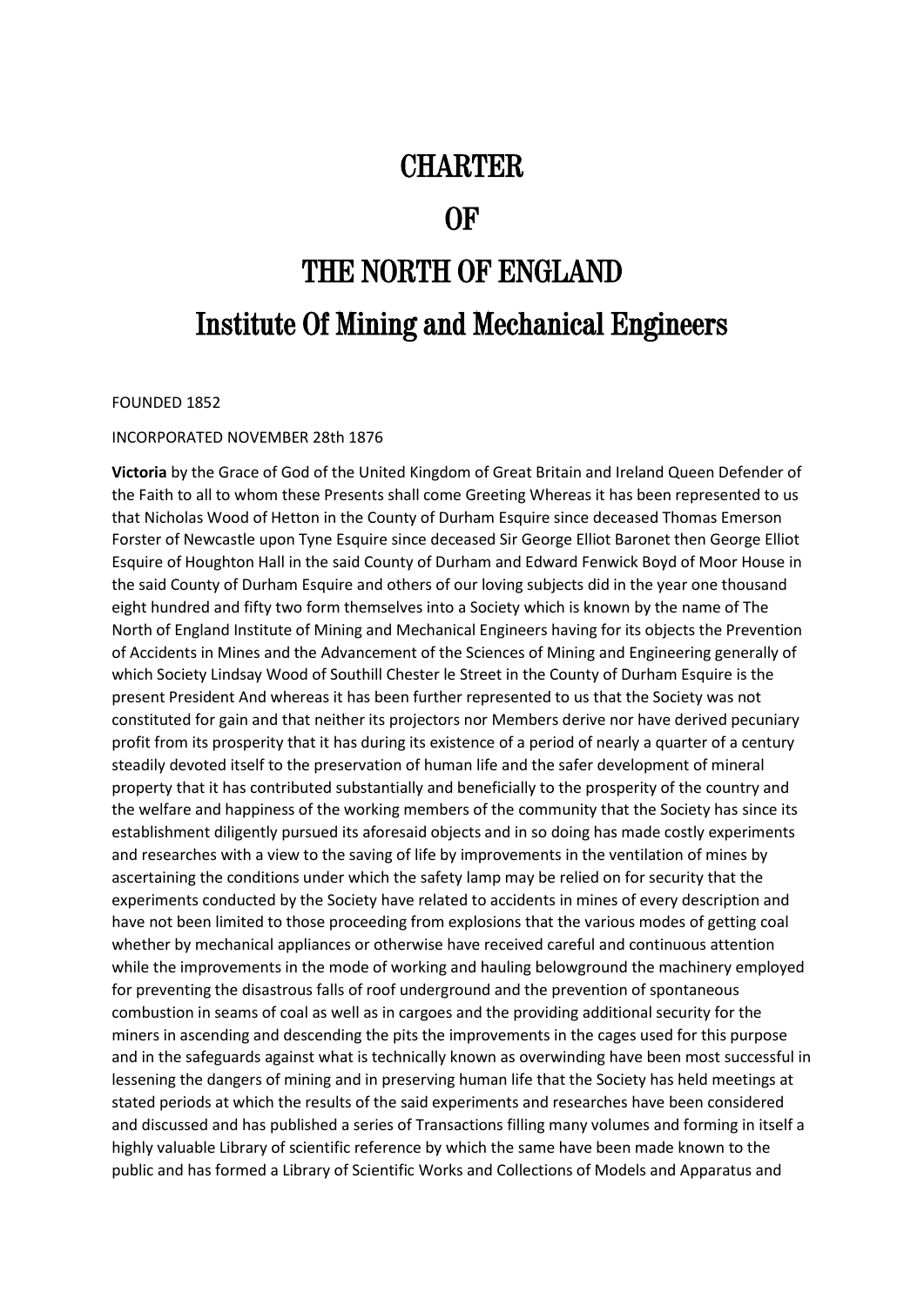that distinguished persons in foreign countries have availed themselves of the facilities afforded by the Society for communicating important scientific and practical discoveries and thus a useful interchange of valuable information has been effected that in particular with regard to ventilation the experiments and researches of the Society which have involved much pecuniary outlay and personal labour and the details of which are recorded in the successive volumes of the Society's Transactions have led to large and important advances in the practical knowledge of that subject and that the Society's researches have tended largely to increase the security of life that the Members of the Society exceed 800 in number and include a large proportion of the leading Mining Engineers in the United Kingdom And whereas in order to secure the property of the Society and to extend its useful operations and to give it a more permanent establishment among the Scientific Institutions of our Kingdom we have been besought to grant to the said Lindsay Wood and other the present Members of the Society and to those who shall hereafter become Members thereof our Royal Charter of Incorporation Now know ye that we being desirous of encouraging a design so laudable and salutary of our especial grace certain knowledge and mere motion have willed granted and declared and do by these presents for us our heirs and successors will grant and declare that the said Lindsay Wood and such others of our loving subjects as are now Members of the said Society and such others as shall from time to time hereafter become Members thereof according to such Bye laws as shall be made as hereinafter mentioned and their successors shall for ever hereafter be by virtue of these presents one body politic and corporate by the name of The North op England Institute of Mining and Mechanical Engineers and by the name aforesaid shall have perpetual succession and a Common Seal with full power and authority to alter vary break and renew the same at their discretion and by the same name to sue and be sued implead and be impleaded answer and be answered unto in every Court of us our heirs and successors and be for ever able and capable in the law to purchase acquire receive possess hold and enjoy to them and their successors any goods and chattels whatsoever and also be able and capable in the law notwithstanding the statutes of mortmain to purchase acquire possess hold and enjoy to them and their successors a hall or house and any such other lands tenements or hereditaments whatsoever as they may deem requisite for the purposes of the Society the yearly value of which including the site of the said hall or house shall not exceed in the whole the sum of three thousand pounds computing the same respectively at the rack rent which might have been had or gotten for the same respectively at the time of the purchase or acquisition thereof And we do hereby grant our especial license and authority unto all and every person and persons and bodies politic and corporate otherwise competent to grant sell alien convey or devise in mortmain unto and to the use of the said Society and their successors any lands tenements or hereditaments not exceeding with the lands tenements or hereditaments so purchased or previously acquired such annual value as aforesaid and also any moneys stocks securities and other personal estate to be laid out and disposed of in the purchase of any lands tenements or hereditaments not exceeding the like annual value And we further will grant and declare that the said Society shall have full power and authority from time to time to sell grant demise exchange and dispose of absolutely or by way of mortgage or otherwise any of the lands tenements hereditaments and possessions wherein they have any estate or interest or which they shall acquire as aforesaid but that no sale mortgage or other disposition of any lands tenements or hereditaments of the Society shall be made except with the approbation and concurrence of a General Meeting And our will and pleasure is and we further grant and declare that for the better rule and government of the Society and the direction and management of the concerns thereof there shall be a Council of the Society to be appointed from among the Members thereof and to include the President and the Vice Presidents and such other office bearers or past office bearers as may be directed by such Bye laws as hereinafter mentioned but so that the Council including all ex officio Members thereof shall consist of not more than forty or less than twelve Members and that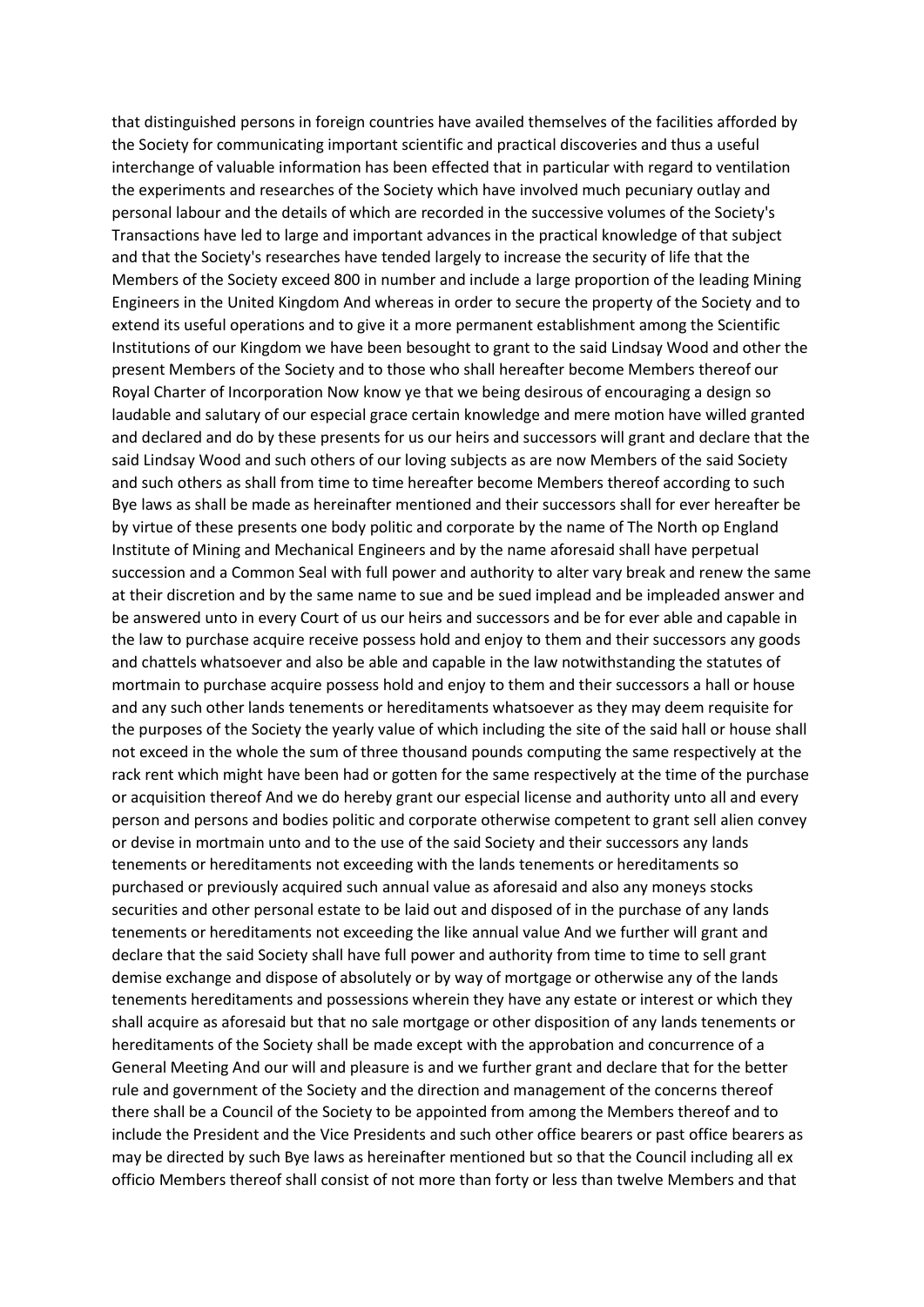the Vice Presidents shall be not more than six or less than two in number And we do hereby further will and declare that the said Lindsay Wood shall be the first President of the Society and the persons now being the Vice Presidents and the Treasurer and Secretary shall be the first Vice Presidents and the first Treasurer and Secretary and the persons now being the Members of the Council shall be the first Members of the Council of the Society and that they respectively shall continue such until the first election shall be made at a General Meeting in pursuance of these presents And we do hereby further will and declare that subject to the powers by these presents vested in the General Meetings of the Society the Council shall have the management of the Society and of the income and property thereof including the appointment of officers and servants the definition of their duties and the removal of any of such officers and servants and generally may do all such acts and deeds as they shall deem necessary or fitting to be done in order to carry into full operation and effect the objects and purposes of the Society but so always that the same be not inconsistent with or repugnant to any of the provisions of this our Charter or the Laws of our Realm or any Bye law of the Society in force for the time being And we do further will and declare that at any General Meeting of the Society it shall be lawful for the Society subject as hereinafter mentioned to make such Bye laws as to them shall seem necessary or proper for the regulation and good government of the Society and of the Members and affairs thereof and generally for carrying the objects of the Society into full and complete effect and particularly and without its being intended hereby to prejudice the foregoing generality to make Bye laws for all or any of the purposes hereinafter mentioned that is to say for fixing the number of Vice Presidents and the number of Members of which the Council shall consist and the manner of electing the President and Vice Presidents and other Members of the Council and the period of their continuance in office and the manner and time of supplying any vacancy therein and for regulating the times at which General Meetings of the Society and Meetings of the Council shall be held and for convening the same and regulating the proceedings thereat and for regulating the manner of admitting persons to be Members of the Society and of removing or expelling Members from the Society and for imposing reasonable fines or penalties for non performance of any such Bye laws or for disobedience thereto and from time to time to annul alter or change any such Bye laws so always that all Bye laws to be made as aforesaid be not repugnant to these presents or to any of the laws of our Realm And we do further will and declare that the present Rules and Regulations of the Society so far as they are not inconsistent with these presents shall continue in force and be deemed the Bye laws of the Society until the same shall be altered by a General Meeting provided always that the present Rules and Regulations of the Society and any future Bye laws of the Society so to be made as aforesaid shall have no force or effect whatsoever until the same shall have been approved in writing by our Secretary of State for the Home Department In witness whereof we have caused these our Letters to be made Patent Witness Ourself at our Palace at Westminster this 28th day of November in the fortieth year of our reign

#### **By Her Majesty's Command**

**CARDEW**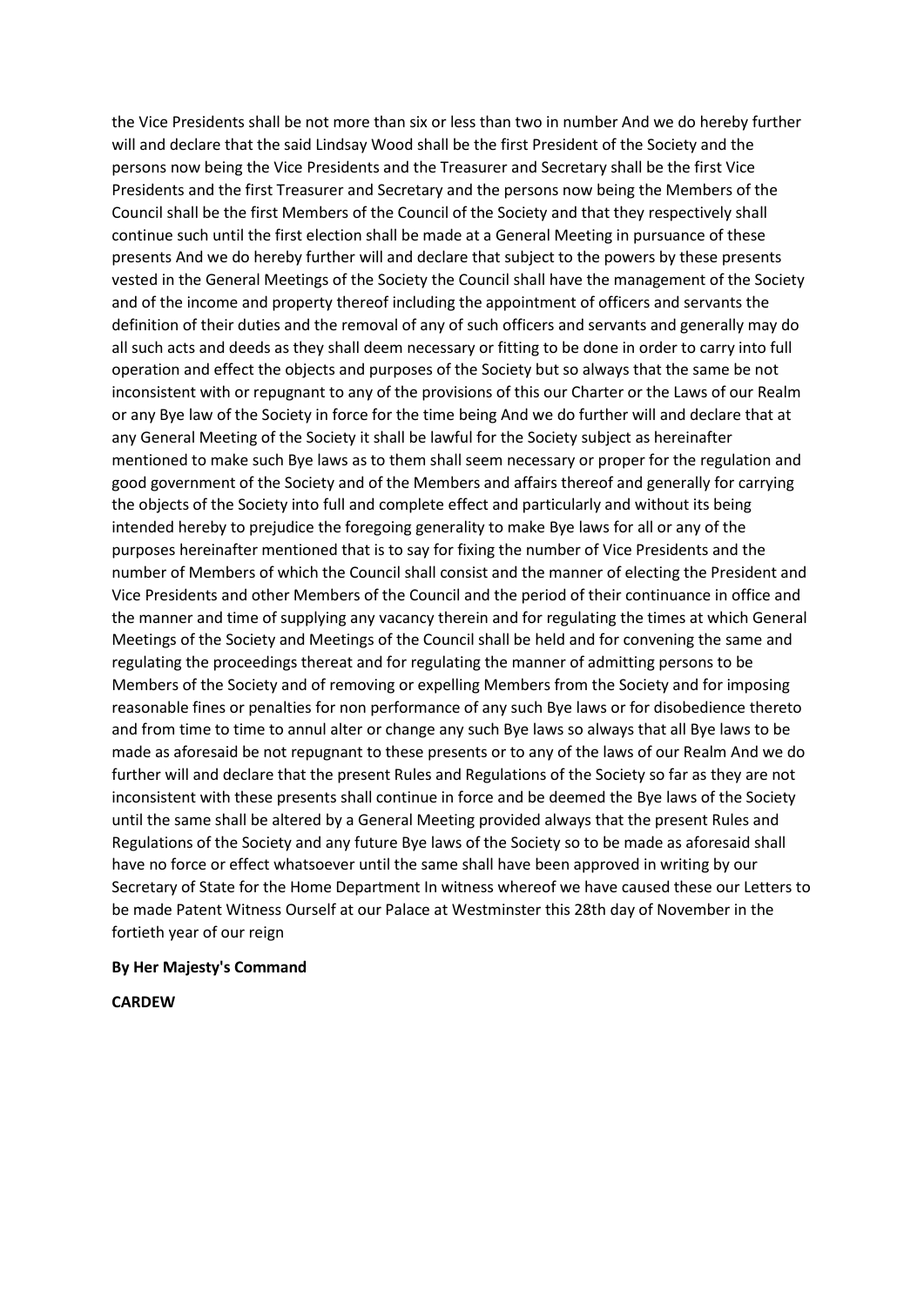## THE NORTH OF ENGLAND INSTITUTE or MINING AND MECHANICAL ENGINEERS

#### BYE LAWS

#### PASSED AT A GENERAL MEETING ON THE 16th JUNE 1877

- 1. The members of the North of England Institute of Mining and Mechanical Engineers shall consist of four classes viz Original Members Ordinary Members Associate Members and Honorary Members with a class of Students attached
- 2. Original Members shall be those who were Ordinary Members on the 1st of August 1877
- 3. Ordinary Members Every candidate for admission into the class of Ordinary Members or for transfer into that class shall come within the following conditions He shall be more than twenty eight years of age have been regularly educated as a Mining or Mechanical Engineer or in some other recognised branch of Engineering according to the usual routine of pupilage and have had subsequent employment for at least five years in some responsible situation as an Engineer or if he has not undergone the usual routine of pupilage he must have practised on his own account in the profession of an Engineer for at least five years and have acquired a considerable degree of eminence in the same
- 4. Associate Members shall be persons practising as Mining or Mechanical Engineers or in some other recognised branch of Engineering and other persons connected with or interested in Mining or Engineering
- 5. Honorary Members shall be persons who have distinguished themselves by their literary or scientific attainments or who have made important communications to the Society
- 6. Students shall be persons who are qualifying themselves for the profession of Mining or Mechanical Engineering or some other of the recognised branches of Engineering and such persons may continue Students until they attain the age of twenty three years
- 7. The annual subscription of each Original Member and of each Ordinary Member who was a Student on the 1st of August 1877 shall be 2 2s of each Ordinary Member except as last mentioned 3 3s of each Associate Member 2 2s and of each Student 1 Is payable in advance and shall be considered due on election and afterwards on the first Saturday in August of each year
- 8. Any Member may at any time compound for all future subscriptions by a payment of 25 where the annual subscription is 3 3s and by a payment of 20 where the annual subscription is 2 2s All persons so compounding shall be Original Ordinary or Associate Members for life as the case may be but any Associate Member for life who may afterwards desire to become an Ordinary Member for life may do so after being elected in the manner described in Bye law 13 and on payment of the further sum of 5
- 9. Owners of Collieries Engineers Manufacturers and Employers of labour generally may subscribe annually to the funds of the Institute and each such subscriber of 2 2s annually shall be entitled to a ticket to admit two persons to the rooms library meetings lectures and public proceedings of the Society and for every additional 2 2s subscribed annually two other persons shall be admissible up to the number of ten persons and each such Subscriber shall also be entitled for each 2 2s subscription to have a copy of the Proceedings of the Institute sent to him
- 10. In case any Member who has been long distinguished in his professional career becomes unable from ill health advanced age or other sufficient cause to carry on a lucrative practice the Council may on the report of a Sub Committee appointed for that purpose if they find good reason for the remission of the annual subscription so remit it They may also remit any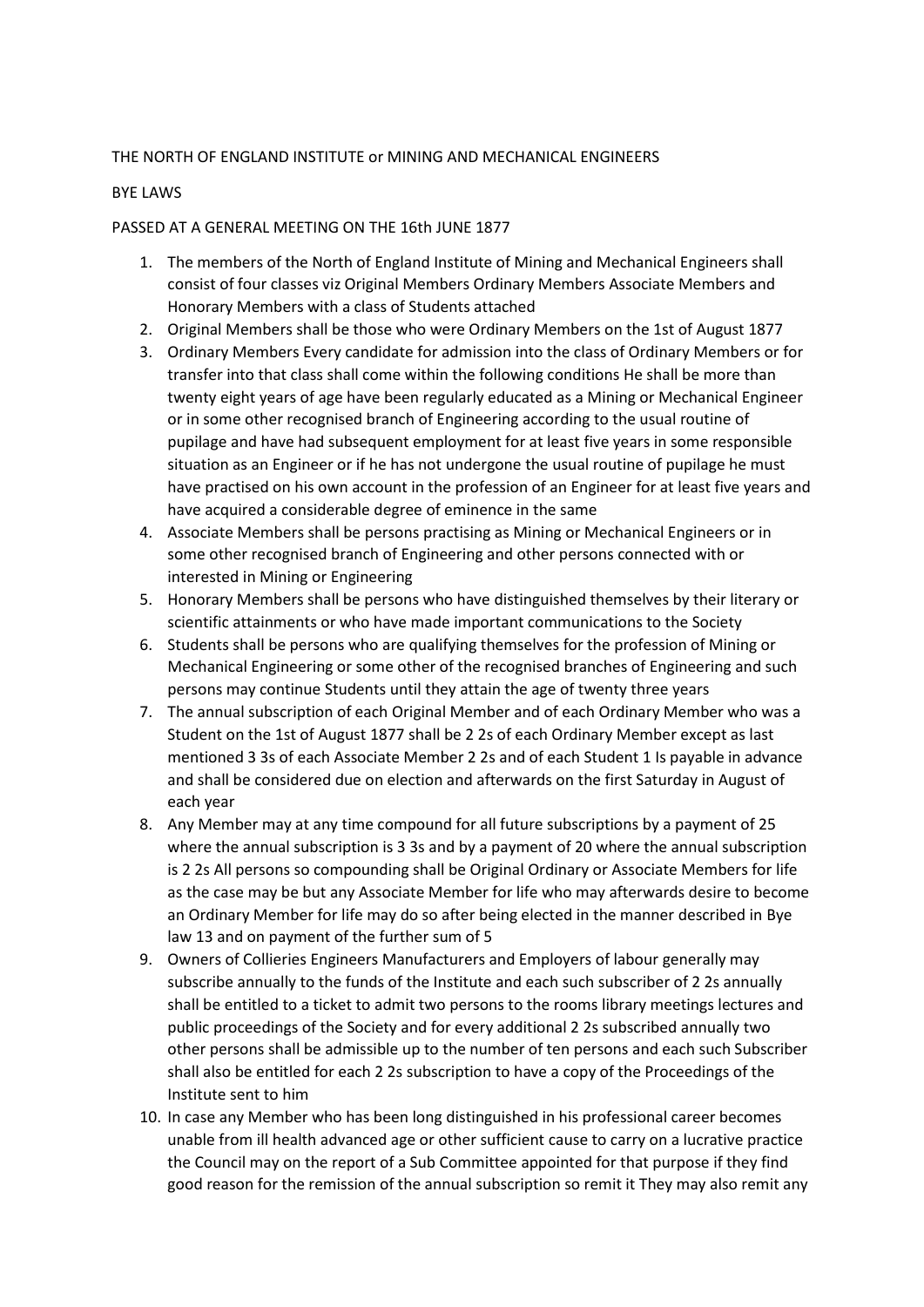arrears which are due from a member or they may accept from him a collection of books or drawings or models or other contributions in lieu of the composition mentioned in Bye law 8 and may thereupon constitute him a Life Member or permit him to resume his former rank in the Institute

- 11. Persons desirous of becoming Ordinary Members shall be proposed and recommended according to the Form A in the Appendix in which form the name usual residence and qualifications of the candidate shall be distinctly specified This form must be signed by the proposer and at least five other Members certifying a personal knowledge of the candidate The proposal so made being delivered to the Secretary shall be submitted to the Council who on approving the qualifications shall determine if the candidate is to be presented for ballot and if it is so determined mined the Chairman of the Council shall sign such approbation The same shall be read at the next Ordinary General Meeting and afterwards be placed in some conspicuous situation until the following Ordinary General Meeting when the candidate shall be balloted for
- 12. Persons desirous of being admitted into the Institute as Associate Members or Students shall be proposed by three Members Honorary Members shall be proposed by at least five Members and shall in addition be recommended by the Council who shall also have the power of defining the time during which and the circumstances under which they shall be Honorary Members The nomination shall be in writing and signed by the proposers according to the Form B in the Appendix and shall be submitted to the first Ordinary General Meeting after the date thereof The name of the person proposed shall be exhibited in the Society's room until the next Ordinary General Meeting when the candidate shall be balloted for
- 13. Associate Members or Students desirous of becoming Ordinary Members shall be proposed and recommended according to the Form C in the Appendix in which form the name usual residence and qualifications of the candidate shall be distinctly specified This form must certify a personal knowledge of the candidate and be signed by the proposer and at least two other Members and the proposal shall then be treated in the manner described in Bye law 11 Students may become Associate Members at any time after attaining the age of twenty three on payment of an Associate Member's subscription
- 14. The balloting shall be conducted in the following manner Each Member attending the Meeting at which a ballot is to take place shall be supplied on demand with a list of the names of the persons to be balloted for according to the Form D in the Appendix and shall strike out the names of such candidates as he desires shall not be elected and return the list to the scrutineers appointed by the presiding Chairman for the purpose and such scrutineers shall examine the lists so returned and inform the meeting what elections have been made No candidate shall be elected unless he secures the votes of two thirds of the Members voting
- 15. Notice of election shall be sent to every person within one week after his election according to the Form E in the Appendix enclosing at the same time a copy of Form F which shall be returned by the person elected signed and accompanied with the amount of his annual subscription or life composition within two months from the date of such election which otherwise shall become void
- 16. Every Ordinary Member elected having signed a declaration in the Form F and having likewise made the proper payment shall receive a certificate of his election
- 17. Any person whose subscription is two years in arrear shall be reported to the Council who shall direct application to be made for it according to the Form G in the Appendix and in the event of its continuing one month in arrear after such application the Council shall have the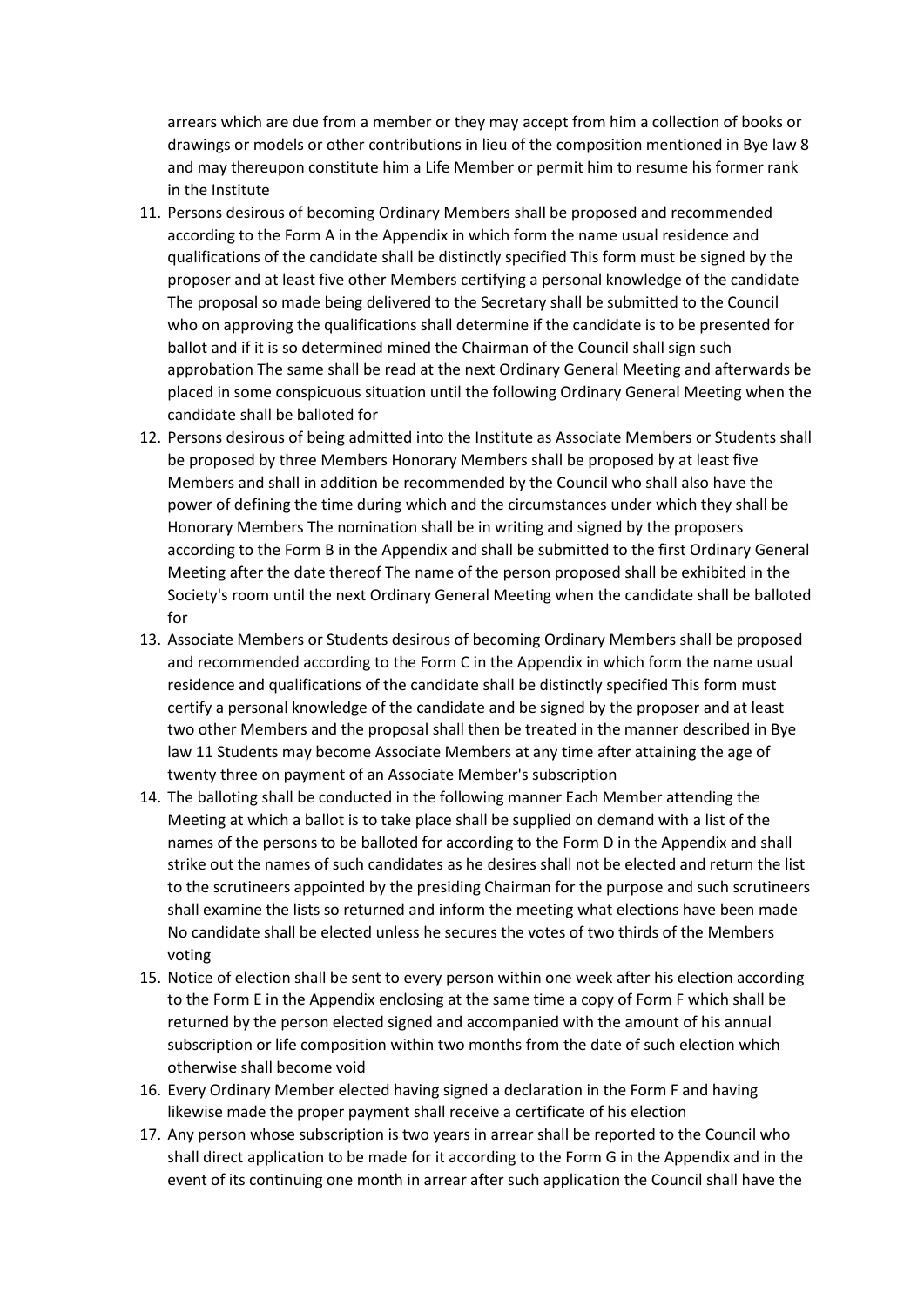power after remonstrance by letter according to the Form H in the Appendix of declaring that the defaulter has ceased to be a member

- 18. In case the expulsion of any person shall be judged expedient by ten or more Members and they think fit to draw up and sign a proposal requiring such expulsion the same being delivered to the Secretary shall be by him laid before the Council for consideration If the Council after due inquiry do not find reason to concur in the proposal no entry thereof shall be made in any minutes nor shall any public discussion thereon be permitted unless by requisition signed by one half the Members of the Institute but if the Council do find good reason for the proposed expulsion they shall direct the Secretary to address a letter according to the Form I in the Appendix to the person proposed to be expelled advising him to withdraw from the Institute If that advice be followed no entry on the minutes nor any public discussion on the subject shall be permitted but if that advice be not followed nor an explanation given which is satisfactory to the Council they shall call a General Meeting for the purpose of deciding on the question of expulsion and if a majority of the persons present at such Meeting provided the number so present be not less than forty vote that such person be expelled the Chairman of that Meeting shall declare the same accordingly and the Secretary shall communicate the same to the person according to the Form J in the Appendix
- 19. The Officers of the Institute other than the Treasurer and the Secretary shall be elected from the Original Ordinary and Associate Members and shall consist of a President six Vice Presidents and eighteen Councillors who with the Treasurer and the Secretary if Members of the Institute shall constitute the Council The President Vice Presidents and Councillors shall be elected at the Annual Meeting in August except in cases of vacancies and shall be eligible for re election with the exception of any President or Vice President who may have held office for the three immediately preceding years and such six Councillors as may have attended the fewest Council Meetings during the past year but such Members shall be eligible for re election after being one year out of office
- 20. The Treasurer and the Secretary shall be appointed by the Council and shall be removable by the Council subject to appeal to a General Meeting One and the same person may hold both these offices
- 21. Each Original Ordinary and Associate Member shall be at liberty to nominate in writing and send to the Secretary not less than eight days prior to the Ordinary General Meeting in June a list duly signed of Members suitable to fill the offices of President Vice Presidents and Members of Council for the ensuing year The Council shall prepare a list of the persons so nominated together with the names of the Officers for the current year eligible for re election and of such other Members as they deem suitable for the various offices Such list shall comprise the names of not less than thirty The list so prepared by the Council shall be submitted to the General Meeting in June and shall be the balloting list for the annual election in August See Form K in the Appendix A copy of this list shall be posted at least seven days previous to the Annual Meeting to every Original Ordinary and Associate Member who may erase any name or names from the list and substitute the name or names of any other person or persons eligible for each respective office but the number of persons on the list after such erasure or substitution must not exceed the number to be elected to the respective offices Papers which do not accord with these directions shall be rejected by the Scrutineers The votes for any Members who may not be elected President or Vice Presidents shall count for them as Members of the Council The Chairman shall appoint four Scrutineers who shall receive the balloting papers and after making the necessary scrutiny destroy the same and sign and hand to the Chairman a list of the elected Officers The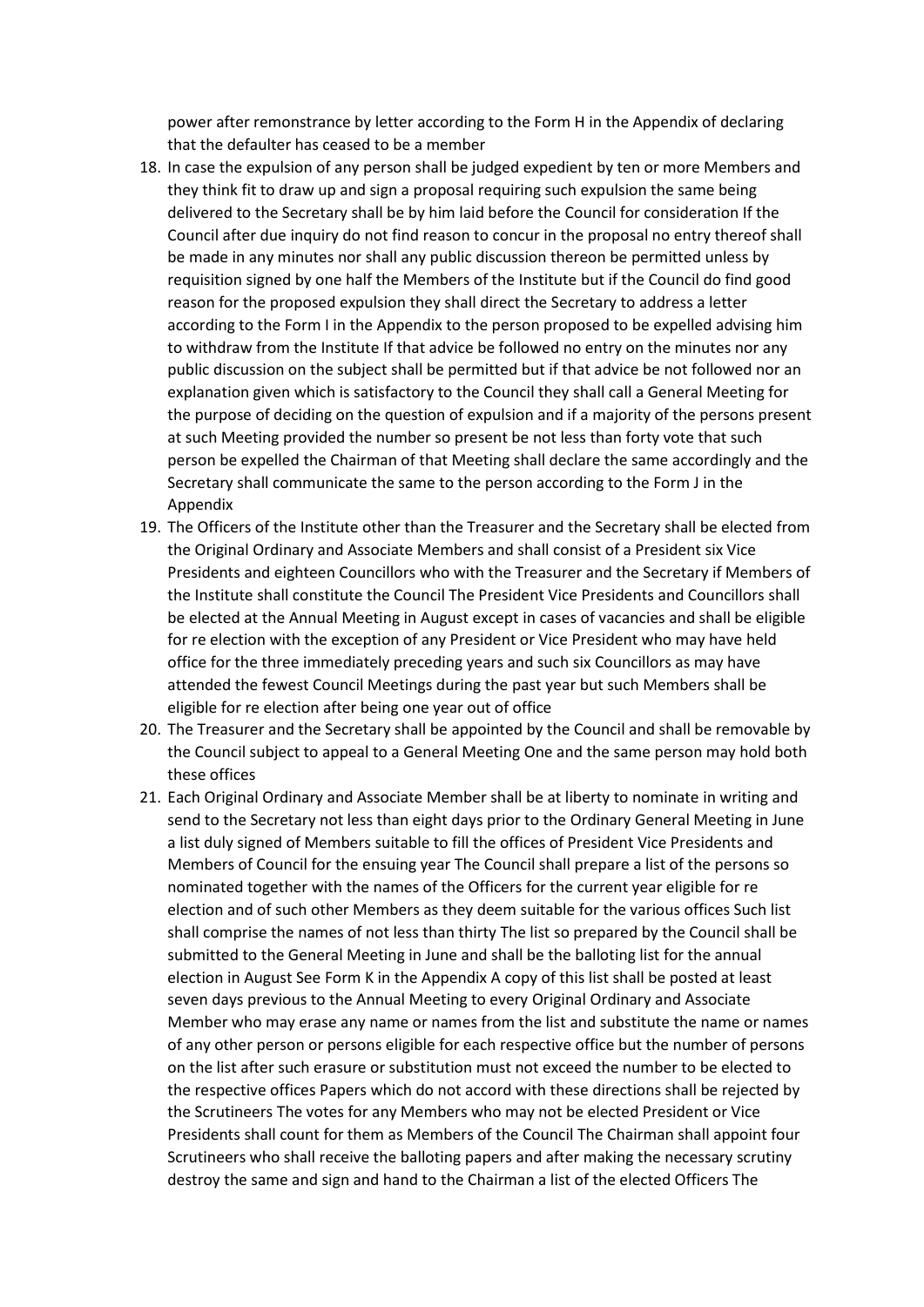balloting papers may be returned through the post addressed to the Secretary or be handed to him or to the Chairman of the Meeting so as to be received before the appointment of the scrutineers for the election of Officers

- 22. In case of the decease or resignation of any Officer or Officers the Council if they deem it requisite that the vacancy shall be filled up shall present to the next Ordinary General Meeting a list of persons whom they nominate as suitable for the vacant offices and a new Officer or Officers shall be elected at the succeeding Ordinary General Meeting
- 23. The President shall take the chair at all meetings of the Institute the Council and Committees at which he is present he being ex officio a member of all and shall regulate and keep order in the proceedings
- 24. In the absence of the President it shall be the duty of the senior Vice President present to preside at the meetings of the Institute to keep order and to regulate the proceedings In case of the absence of the President and of all the Vice Presidents the meeting may elect any Member of Council or in case of their absence any Member present to take the chair at the meeting
- 25. The Council may appoint Committees for the purpose of transacting any particular business or of investigating specific subjects connected with the objects of the Institute Such Committees shall report to the Council who shall act thereon as they see occasion
- 26. The Treasurer and the Secretary shall act under the direction and control of the Council by which body their duties shall from time to time be defined
- 27. The Funds of the Society shall be deposited in the hands of the Treasurer and shall be disbursed or invested by him according to the direction of the Council
- 28. The Copyright of all papers communicated to and accepted for printing by the Council and printed within twelve months shall become vested in the Institute and such communications shall not be published for sale or otherwise without the written permission of the Council
- 29. An Ordinary General Meeting shall be held on the first Saturday of every month except January and July at two o clock unless otherwise determined by the Council and the Ordinary General Meeting in the month of August shall be the Annual Meeting at which a report of the proceedings and an abstract of the accounts of the previous year shall be presented by the Council A Special General Meeting shall be called whenever the Council may think fit and also on a requisition to the Council signed by ten or more Members The business of a Special Meeting shall be confined to that specified in the notice convening it
- 30. At meetings of the Council five shall be a quorum The minutes of the Council's proceedings shall be at all times open to the inspection of the Members
- 31. All Past Presidents shall be ex officio Members of the Council so long as they continue Members of the Institute and Vice Presidents who have not been re elected or have become ineligible from having held office for three consecutive years shall be ex officio Members of the Council for the following year
- 32. Every question not otherwise provided for which shall come before any Meeting shall be decided by the votes of the majority of the Original Ordinary and Associate Members then present
- 33. All papers shall be sent for the approval of the Council at least twelve days before a General Meeting and after approval shall be read before the Institute The Council shall also direct whether any paper read before the Institute shall be printed in the Transactions and notice shall be given to the writer within one month after it has been read whether it is to be printed or not